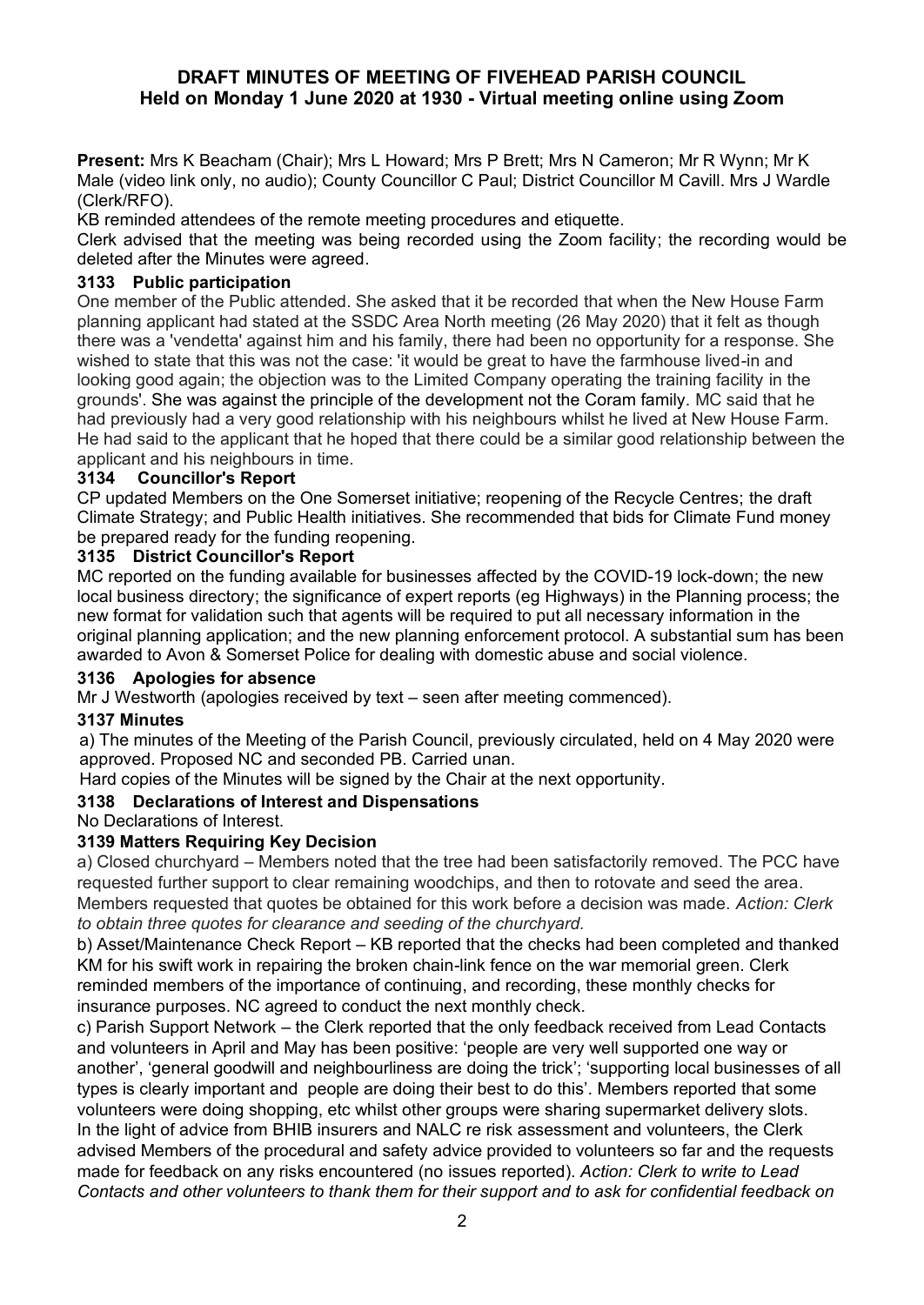*what they had been asked to do and for suggestions on the future of the network. Clerk to seek expert advice from CCS Village Agent on how the Support Network might most effectively continue.*

d) Clerk's performance and salary on anniversary of appointment (1 May 2015) and consideration of increase in homeworking allowance (£18 to £26/month wef 6 Apr 2020). *Action: Clerk to organise an online performance review with KB and KM.*

#### **3140 Planning - see** [http://www.southsomerset.gov.uk/planningsearch/](about:blank) **for details including all comments submitted by the Parish Council**

a) Application No 20/01442/S73 S73 application to vary condition 2 (approved plans) of approval 20/00508/FUL to allow relocation of the new dwelling within the application site. Land West of Appledore Smiths Lane Fivehead. Members agreed that the new plan for relocation is very unclear and they are unable to comment on the information provided. They also had concerns re the Right of Way in the vicinity. *Action: Clerk to request further information from Planning and circulate to Members for comment.*

# **3141 FY19/20 Annual Accounts and Annual Governance and Accountability Return (AGAR)**

a) KB and the Clerk summarised the report of the Internal Auditor (Mr G Balmer). The audit was conducted using digital records only to minimise COVID-19 risks. The first full year of internet banking for the Council negated the need to review cheque book stubs. The key points from the audit are:

(i) The financial records are maintained to a high standard, with cross checking embedded into the spreadsheets, enabling simple audit control, carried out and recorded quarterly. The Council managed their financial budget in accordance with their Financial Regulations, identifying, recording and approving any overspends, prior to any invoices being paid.

(ii) Asset Register – the Council has made several acquisitions over the course of the year and has now provided grit bins on the roads, an additional dog waste bin and seating at the village war memorial. The Council are most fortunate that they have very capable, pro-active members who secure and locate items of street furniture on behalf of the council. Furthermore, the Council has been gifted some of the items, bus shelter and telephone kiosk, at little or no cost. However, Council may wish to review the sum assured for street furniture to ensure that in the event of any accident or incident, the cover is sufficient to cover reinstatement, on a like for like basis, including clearance and installation costs. Likewise, with regard to fences and walls, the cost of replacing significant parts of the cemetery, churchyard and Pound perimeters, is likely to exceed the £12500 insurance value. Members noted that the Asset Register follows JPAG guidance on fixed asset valuation for first registration on the asset register is at acquisition cost. This means that in most circumstances once recorded in the asset register, the recorded value of the asset will not change from year to year, unless the asset is materially enhanced. Commercial concepts of depreciation, impairment adjustments, and revaluation are not required or appropriate for this method of asset valuation. For reporting purposes therefore, the original value of fixed assets will usually stay constant throughout their life until disposal.

*Action: Clerk to update Asset Register with estimated replacement costs/dates taking advice via SALC of how other parishes value and insure fences and walls.*

(iii) Minutes of the Annual Meeting of Fivehead Parish Council - 7 May 2019. KB and LH confirmed that Minute 2945 is in error as LH not KB presided over the elections. *Action: Clerk to amend Min 2945.*

(iv) Other minor errors in, and improvements to, the Minutes will be noted (see Internal Audit report response for details). *Action: in the light of current COVID-19 Emergency Operating Procedures, Clerk to prepare an Action Listing to track actions.*

(v) Members recorded their appreciation of Mr Balmer's thorough and helpful Internal Audit which supports continuous improvement of the Council's work. **Resolution: to purchase a gift (up to £50) of appreciation for Mr Balmer's Internal Audit.** Proposed KB and seconded LH. Carried unan. *Action: Clerk to purchase gift and write to Mr Balmer.*

(vi) Members also recorded their gratitude to the Clerk for her work on the Accounts and Audit.

b) Section 1 (Governance Statement) of the Annual Return for FY19/20 was agreed. It will be signed by KB and Clerk at the earliest opportunity.

c) Section 2 (Accounting Statements) of the Annual Return for FY 19/20 was agreed. It will be signed by KB and Clerk at the earliest opportunity.

d) The period of Public Rights and the Publication of the AGAR and associated documentation on the village website will run between 15 Jun and 24 Jul 2020.